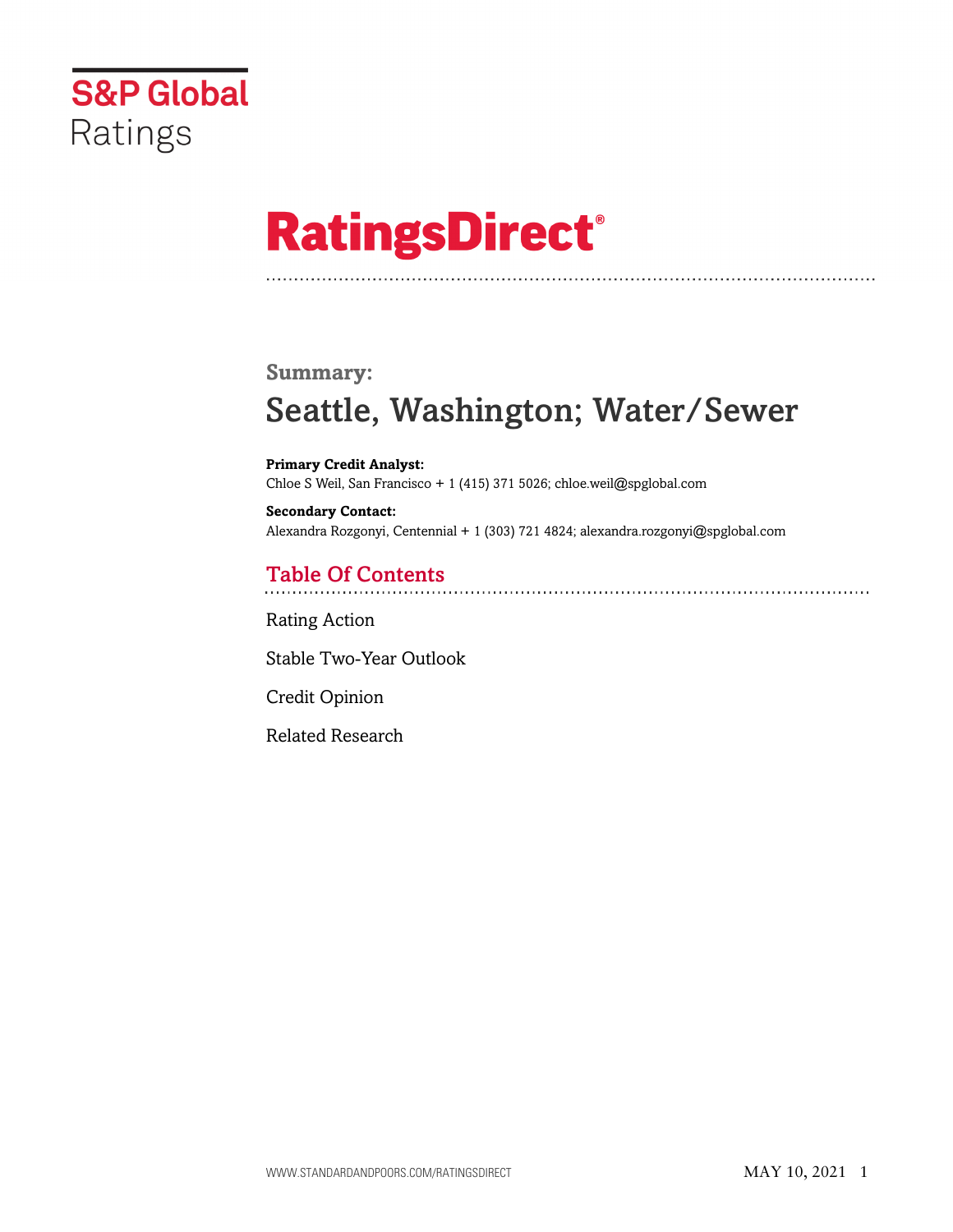# **Summary:** Seattle, Washington; Water/Sewer

| <b>Credit Profile</b>                                                                   |                  |                 |
|-----------------------------------------------------------------------------------------|------------------|-----------------|
| US\$114.305 mil drainage and wastewtr sys imp and rfdg rev bnds ser 2021 due 09/01/2051 |                  |                 |
| Long Term Rating                                                                        | $AA + /$ Stable  | <b>New</b>      |
| Seattle drainage & wastewtr                                                             |                  |                 |
| Long Term Rating                                                                        | $AA + /$ Stable  | Outlook Revised |
| Seattle drainage & wastewtr (AGM)                                                       |                  |                 |
| <b>Unenhanced Rating</b>                                                                | AA+(SPUR)/Stable | Outlook Revised |
| Many issues are enhanced by bond insurance.                                             |                  |                 |

# <span id="page-1-0"></span>Rating Action

S&P Global Ratings revised its outlook to stable from negative and affirmed its 'AA+' rating on Seattle, Wash.'s existing drainage and wastewater system parity debt. At the same time, S&P Global Ratings assigned its 'AA+' long-term rating to the city's series 2021 drainage and wastewater system improvement and refunding revenue bonds.

The revised outlook reflects our assessment of Seattle Public Utilities' (SPU) proposed six-year rate plan, which we believe sets a credible trajectory for the drainage and wastewater system's future financial performance, which we expect will remain at levels we consider consistent with the current rating. The pandemic has had a relatively modest effect on utility operating margins to date. With many jobs able to happen remotely and the city's largest employer, Amazon, surging on robust demand for online retail and cloud computing services, we think a significant portion of the city's economic life has adapted to the pandemic with minimal disruption.

Proceeds will be used to fund \$108 million of upcoming drainage and wastewater system capital needs and refund all or a portion of the series 2009B bonds for debt service savings. At year-end 2020, the system had \$934 million of drainage and wastewater debt (including authorized but not yet drawn borrowing under an \$192.2 million Water Infrastructure Finance and Innovation Act (WIFIA) loan) and \$56.1 million in subordinate state loans outstanding.

The series 2021 bonds are secured by a pledge of net revenues of the city's drainage and wastewater system. Additionally, securing all parity bonds is a reserve, funded at the lesser of maximum annual debt service (MADS), 125% of average annual debt service, or 10% of proceeds. A rate covenant requires the system to generate coverage of 1.25x average annual debt service, although withdrawals from a rate stabilization fund can be included in this calculation.

#### Credit overview

The ratings reflects our assessment of the drainage and wastewater system's recent and projected all-in coverage, its healthy unrestricted cash and investments, and overall economic considerations of the customer base. Credit risks center on the drainage and wastewater system's sizable \$1.3 billion six-year capital improvement program (which will be approximately 60% debt funded) with current projections indicating annual capital spending is expected to roughly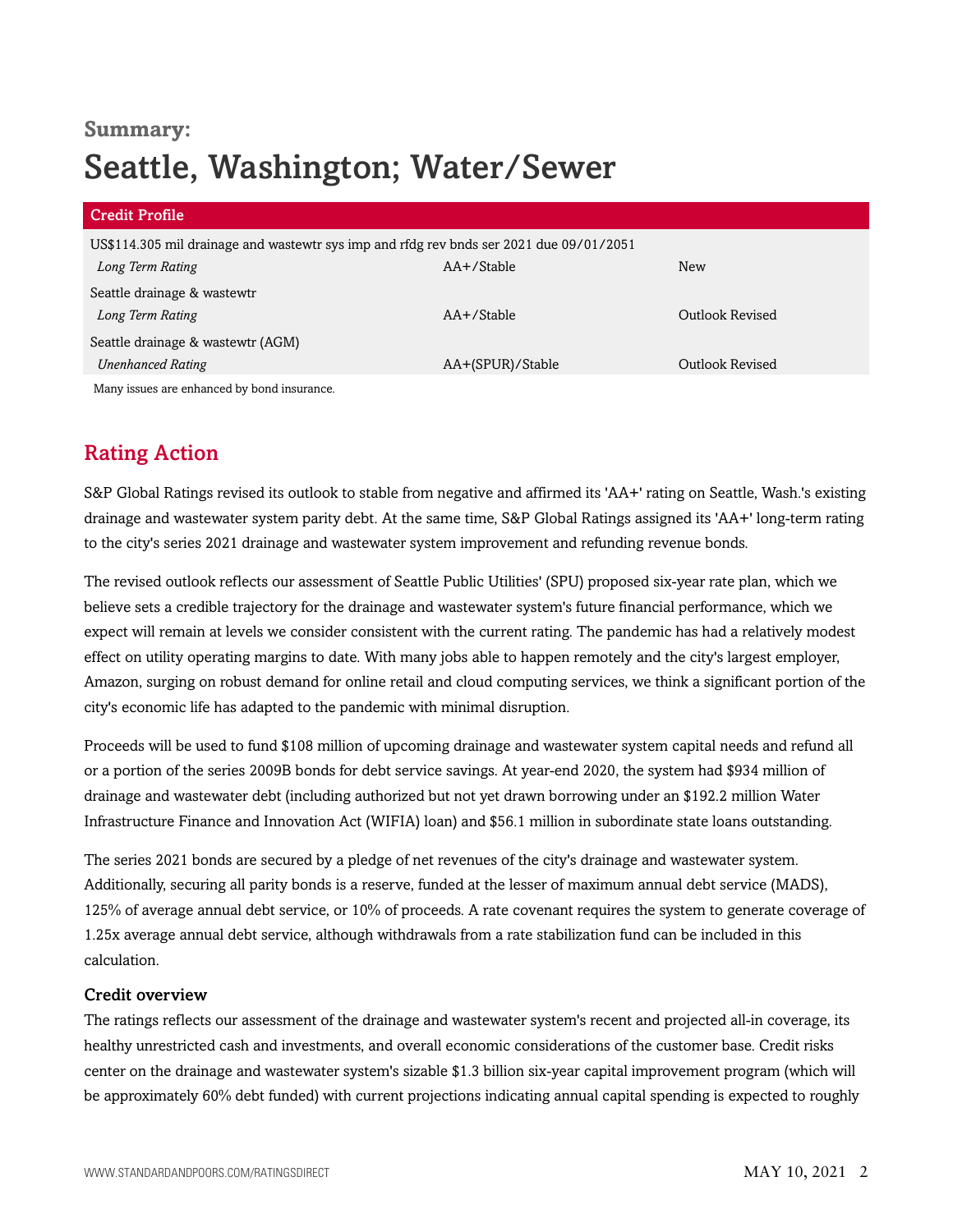double from historical levels over the upcoming five-year period. The city's wastewater treatment provider, King County, also has an additional \$1.6 billion in capital expenditures planned through 2024, a portion of which will be passed through to the city.

Nearly all sewage within Seattle is treated on a wholesale basis by King County's regional wastewater treatment system, (with about 1% treated by Southwest Suburban Sewer District). City ordinance allows SPU to pass through increases in King County's wastewater treatment charges based on adopted wholesale rates and projected billed consumption, which we consider a key credit strength.

#### The rating further reflects:

- The underlying economic strength, diversity, and wealth of the customer base. The city of Seattle (population: 761,100) sits at the center of the large, diverse Puget Sound regional economy. We view the service area's income levels as extremely strong based on the city's median household effective buying income (MHHEBI) at over 142% of the national level in 2020. While the population served has grown by 41% over the past 25 years, per capita demand has been flat to declining due to conservation and is projected to decrease modestly annually, consistent with sales declines experienced in Portland and other large wastewater systems at this rating level;
- The annual unemployment rate in the service area stood at 6.9% for calendar year 2020, below the state rate of 7.6% and the national rate of 8.1%, respectively. However, the unemployment trend was down by the start of fiscal 2021 and the unemployment rate in the service region was 4.6% in February 2021;
- City council's demonstrated ability and willingness to increase service rates, with multiyear rate schedules that promote cost recovery and revenue stability. Planned wastewater rate increases average 5.8% per annum and drainage rate increases 8.7% per annum through 2026 to fund the upcoming capital improvement plan (CIP);
- The city's annualized residential drainage and wastewater bill we consider elevated on a nominal basis relative to those of its peers in the Pacific Northwest (averaging about \$122 per month) but given the high-income levels in Seattle, the system's rates we believe are more affordable at about 2.0% of MHHEBI. To address affordability risks, the city offers a rate program that provides a 50% discount to income-qualifying households, with an enrollment of about 30,000 households;
- Adequate projected financial metrics. The drainage and wastewater system's historical financial performance has been relatively stable as regular rate increases have offset rising operating and maintenance costs over this period. Even so, in our view, the system's financial metrics are below average compared to that of similarly rated wastewater enterprises, when considering the system's fixed obligations to King County as well as the tax payments made to the city of Seattle.
- In fiscal 2020, the drainage and wastewater system produced \$460.3 million of revenues, of which the wastewater enterprise generated \$299.1 million, or 65%, while the drainage enterprise produced the \$155.0 million, or 34%, with the remainder from other sources, 2%. We consider the drainage fund to have more stable revenue, as service charges are collected on the property tax roll, while wastewater charges are billed bimonthly and are volumetric in nature, thus could decline with a reduction in usage.
- Based on management's forecast, which we consider reasonable, we anticipate that our calculation of all-in coverage will remain at levels that we consider sound through fiscal 2025 (above 1.25x) Our calculation of all-in debt service coverage (DSC) takes into account Seattle's imputed debt resulting from the city's participation in the county's regional wastewater treatment system, and also views the payment of taxes (\$61.0 million in fiscal 2020) to the city as an additional fixed cost. The city currently levies a tax on gross drainage and wastewater charges of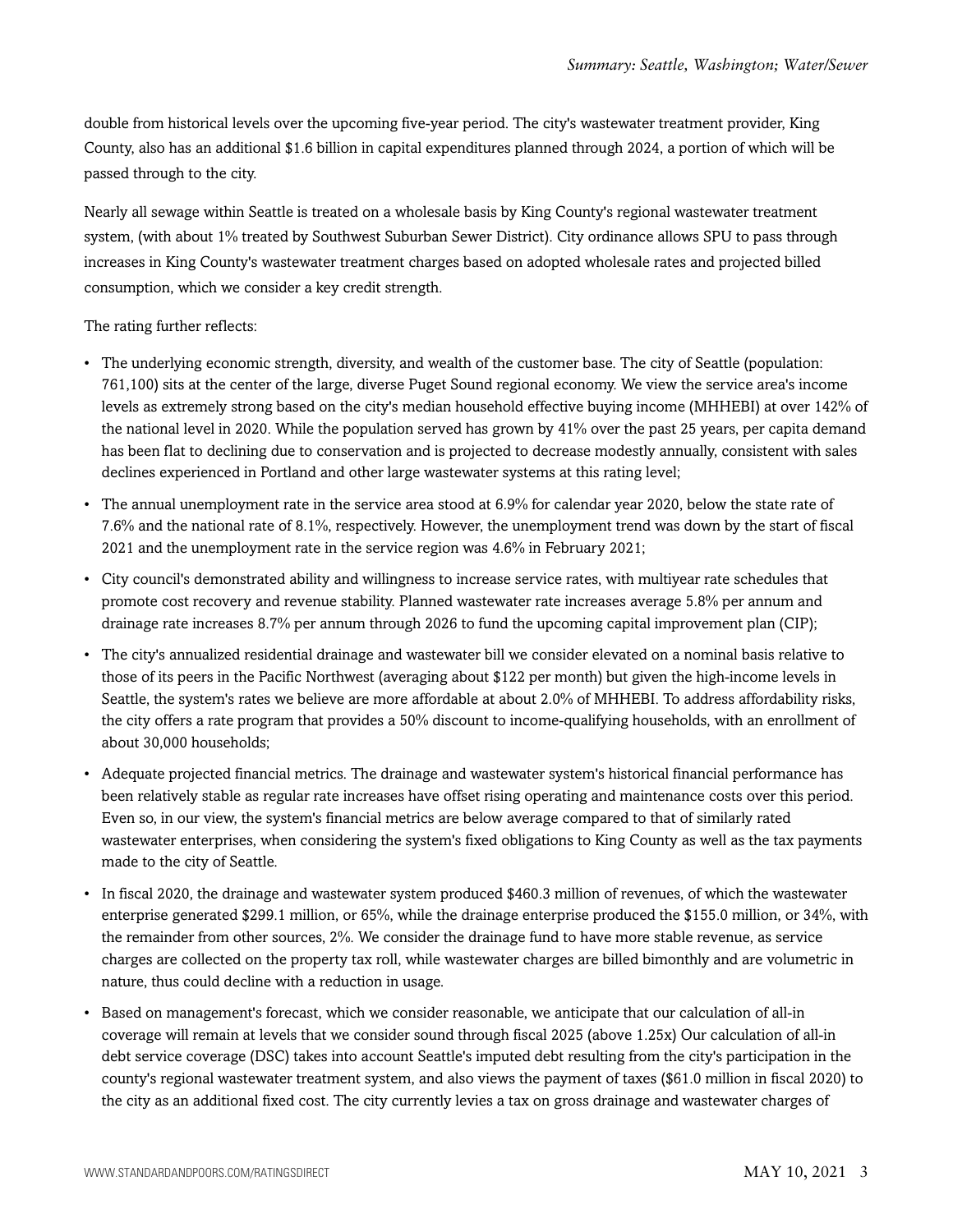11.5% and 12.0%, respectively, which under the city charter are paid only after debt service is covered;

- Extremely strong liquidity, with over \$218 million (or 231 days' cash on hand) available as of Dec. 31, 2020. We expect SPU to deploy a portion of its cash reserves to fund a portion of the upcoming CIP over the next several years. We believe SPU's robust liquidity position is critical to the current rating level and a material drawdown in cash would likely pressure the rating downwards. While unexpected, increased transfers (which would violate the Washington State Accountability Act) to the general fund would weaken the system's credit rating, potentially by one or more notches; and
- High leverage with a 72% debt-to-capitalization as of Dec. 31, 2020; and a very large (\$1.3 billion) regulatory driven CIP through 2026 that requires significant additional debt that will result in escalating debt service requirements. SPU employees participate in the Seattle City Employees Retirement System (SCERS). The plan's funded ratio is below average (as a percentage of expenditures) but is expected to be manageable over the near-term for SPU.

The stable outlook reflects our anticipation that even with the additional planned debt over the next five years layered in, the system's financial capacity will not diminish to the point that metrics would become inconsistent with the current rating. We believe that any reluctance or inability to raise rates could result in erosion of financial margins and, in turn, diminished credit quality. Nevertheless, we believe the system's rate affordability could be challenged if household incomes do not keep pace with planned rate increases.

#### Environmental, social, and governance

We think Seattle's direct environmental risks are substantial, given that SPU is subject to deadline-certain regulatory mandates to reduce the number of sewage backups and untreated sewage overflows that enter the Duwamish River, Lake Washington, and the Puget Sound. It also faces social risk related to its sizable capital plan, which we expect will pressure rates, which are already relatively high compared to its peer utilities. In our view, the service area's above-average income levels partially mitigate this risk. The city saw prolonged and often violent interactions between law enforcement officers and protestors in 2020 relating to the role of police in communities across the U.S., and not specifically to local drainage or wastewater. However, in our view there is the potential that local leaders have outsize sensitivities to their constituency when making any important decision in the next few years, such as consideration of future rate adjustments and the affordability of user rates and charges. Finally, we view the utility's governance factors as credit supportive as they include full rate-setting autonomy; strong policies and planning; and robust interaction between management and the city council.

### <span id="page-3-0"></span>Stable Two-Year Outlook

#### Downside scenario

We could take a negative rating action if liquidity is unexpectedly and substantially drawn down, or project delays result in significantly more leverage than required to complete the CIP. Further, if the city changes its pension funding methodology resulting in an erosion in SPU's operating margins, or if liquidity were impaired by a related government, we could lower the rating.

#### Upside scenario

Given the size of the CIP and the system's rising costs of service, we do not anticipate taking a positive rating action during the outlook period.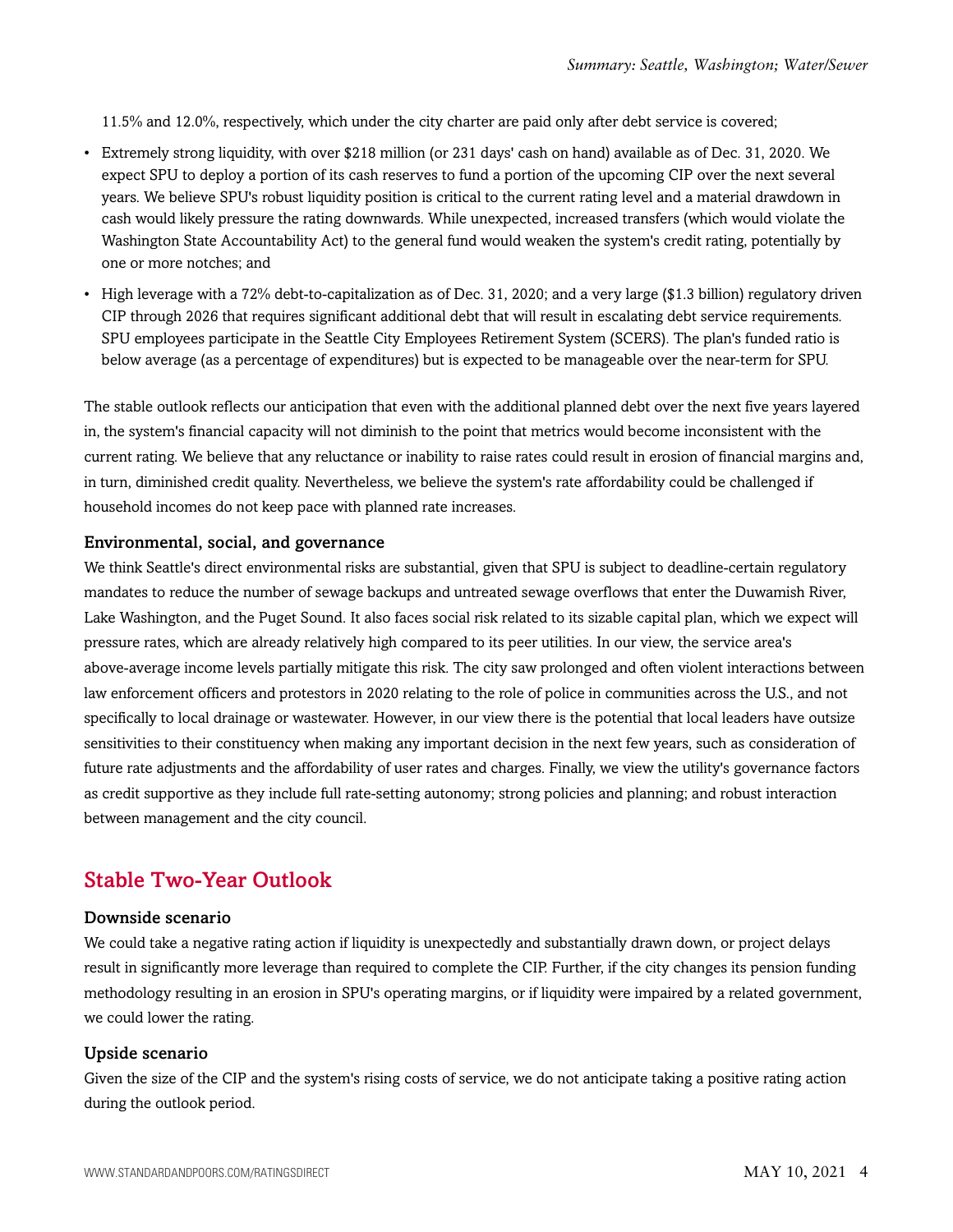# <span id="page-4-0"></span>Credit Opinion

About two-thirds of the city system is a combined or partly combined storm water and wastewater system. This type of system leads to heavy flows and potential system overflows during wet weather events. A significant portion of the drainage and wastewater system's capital plan, including the Ship Canal Water Quality Project, is intended to address overflows and flooding. The Ship Canal project includes a 29-million gallon offline storage tunnel, six diversion structures for diverting influent-combined sewage away from existing combined sewer overflows (CSO) outfalls to the tunnel, five drop structures to convey combined sewage into the storage tunnel, and odor control systems. Because SPU owns four of the six existing CSO outfalls (King County owns the other two), per a joint agreement, SPU will be responsible for 65% of the project costs and King County will be responsible for the remaining 35%. Given that the Ship Canal Water Quality Project will not enter commercial service until 2025, we assume that additional rate increases outside of the forecast period will be warranted.

## <span id="page-4-1"></span>Related Research

Through The ESG Lens 2.0: A Deeper Dive Into U.S. Public Finance Credit Factors, April 28, 2020

Certain terms used in this report, particularly certain adjectives used to express our view on rating relevant factors, have specific meanings ascribed to them in our criteria, and should therefore be read in conjunction with such criteria. Please see Ratings Criteria at www.standardandpoors.com for further information. Complete ratings information is available to subscribers of RatingsDirect at www.capitaliq.com. All ratings affected by this rating action can be found on S&P Global Ratings' public website at www.standardandpoors.com. Use the Ratings search box located in the left column.